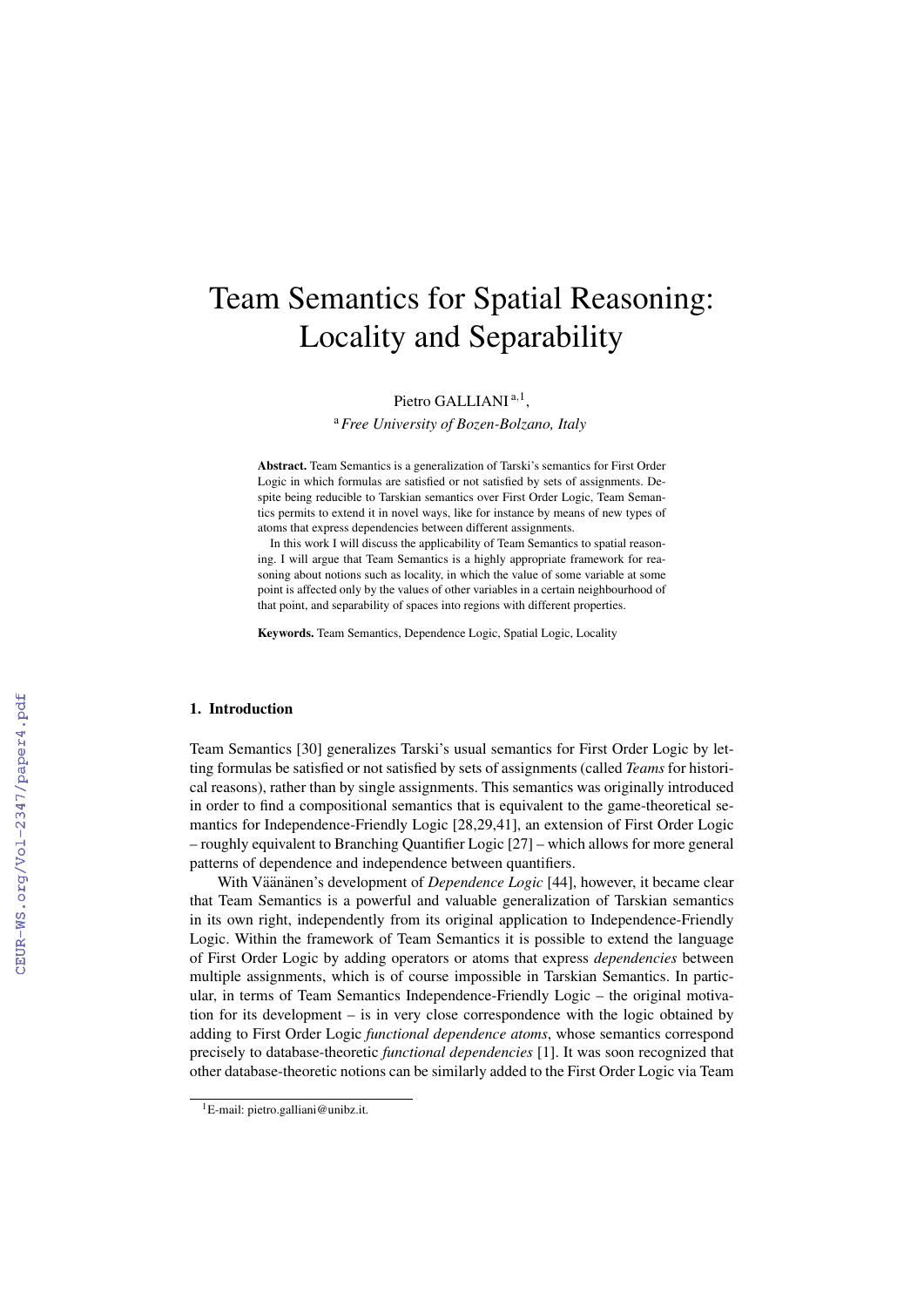Semantics [23,11,19], and the study and classification of the logics obtained in this way has blossomed into one of the central topics of research in the area.

The same type of "lifting" operation that leads from Tarskian First Order semantics to Team Semantics can be also applied to other forms of compositional semantics, such as those of Propositional Logic [47,48], Modal Logic [45,9,7,33], Computation Tree Logic (CTL) [36] and more recently Linear Temporal Logic (LTL) [37]. This later work, in particular, showed that by generalizing the semantics of LTL to sets of traces it is possible to obtain an effective framework for the specification of *hyperproperties* (i.e. system properties – such as "the system terminates within a bounded amount of time" – that cannot be verified by considering each possible trace in isolation but only by considering the set of all possible traces as a whole). This framework is incomparable with HyperLTL [4], the most common extension of LTL for the specification of hyperproperties; it can express properties of practical importance, such as uniform termination, which cannot be expressed in it; and it has better computational properties (in particular, the satisfiability problem for HyperLTL is undecidable [13] whereas the one for Team LTL is in PSPACE).

In contrast to this interest in the use of variants of Team Semantics for the specification and verification of temporal dependencies, to my knowledge there has been surprisingly little research on the use of Team Semantics for the specification of *spatial* dependencies. Yet, those dependencies certainly do exist and are of considerable practical interest: to mention one possible example, the results of geological surveys within a certain radius from some site of potential interest in Central Asia may be useful to predict the existence or non-existence of oil in it, but the results of surveys in New Zealand or in Argentina likely are of no immediate relevance for that.

This work constitutes an exploration of the possibilities of Team Semantics as a framework for the specification and verification of spatial dependencies. Rather than starting from a spatial logic and "teamifying" it in the usual way (i.e. by lifting the semantics to *sets* of the relevant meaning-carrying entities), here we will begin from the usual – and well-studied – Team Semantics of First Order Logic and add spatial information to it. In this way, we will obtain a formalism that is capable of expressing sophisticated spatial dependencies but is still very close to the usual first order Team Semantics.<sup>2</sup> This has clear advantages, as this semantics has been the object of intense research in the last few years, in particular insofar as the study and classification of computationally treatable fragments (see e.g. [32,8,16,17,26,18,40]) and proof systems (see e.g. [35,25,39]) are concerned; and it is the hope of the author that the present work will showcase the possibilities of Team Semantics in this context.

## 2. Preliminaries: Team Semantics

In this section, we will briefly recall the definition of (first order) Team Semantics, as well as some basic results regarding its properties. As we will see, for First Order Logic proper Team Semantics is reducible, in a very strong sense, to the usual Tarskian semantics; however, the greater richness of the meaning-carrying entities (which will be *sets* of assignments, called *Teams* for historical reasons, rather than single assignments), as well as the higher order quantification implicit in the rules TS-∨ and TS-∃ for disjunction

<sup>2</sup> In fact, it will not be difficult to see that it will be reducible to *two-sorted* first order Team Semantics.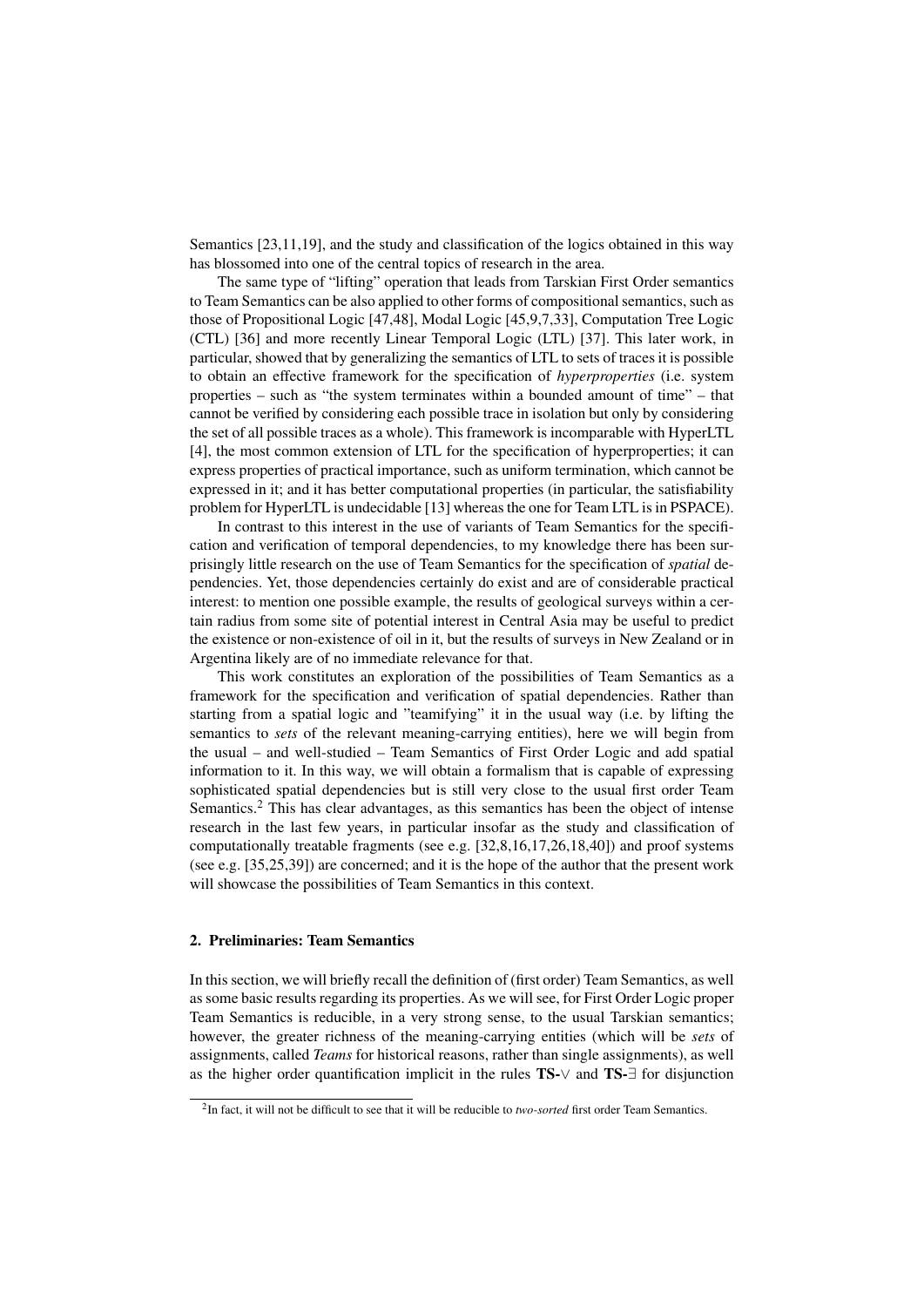and existential quantification, make it possible to make use of Team Semantics to extend First Order Logic in novel and interesting ways.

#### *2.1. Definitions*

**Definition 1** (Team). Let  $\mathfrak{M}$  be a first order model with domain *M*, and let  $V \subseteq$  Var be a finite set of variables. A *Team* over  $\mathfrak{M}$  with domain *V* is a set of assignments  $s : V \to M$ .

**Definition 2** (Splitting). Let *X*, *Y* and *Z* be teams over a model  $\mathfrak{M}$  with the same domain  $Dom(X) = Dom(Y) = Dom(Z) = V$ . Then we say that *X splits* into *Y* and *Z* if  $X = Y \cup Z$ .

In general, in the above definition we do not require  $Y$  and  $Z$  to be disjoint.<sup>3</sup> We will also need to be able to talk about *updates* of a team along one variable:

**Definition 3** (Restriction). Let *X* be a team over a model  $\mathfrak{M}$  with domain  $Dom(X)$ , and let *V* ⊂ Dom(*X*) be a subset of its variables. Then its *restriction*  $X_{|V}$  is the team { $s_{|V}$  :  $s \in X$ } of the restrictions of its assignments to *V*, where for each  $s \in X$  we have that  $s|_V$  is the assignment with domain *V* such that  $s_{|V}(v) = s(v)$  for all  $s \in V$ .

**Definition 4** (Team Update). Let *X* be a team over a model  $\mathfrak{M}$  with domain  $Dom(X)$ , let *v* ∈ Var be any variable, and let *Y* be a team over the same M with domain Dom(*X*)∪ {*v*}. Then we say that *Y* is an *update* (or *supplementation*) of *X* along *v* if *X* and *Y* agree on all variables aside from *v*, that is, if and only if  $X_{|{\text{Dom}}(X)\setminus\{v\}} = Y_{|{\text{Dom}}(X)\setminus\{v\}}$ .

The following result is trivial:

**Proposition 1.** Let X be a team over a model  $\mathfrak{M}$  with domain Dom(X), let  $v \in Var$  be *any variable and let Y be a team over the same*  $\mathfrak{M}$  *with domain Dom(X)* $\cup \{v\}$ *. Then Y is an update of X along v if and only if there exists a function F, sending each assignment s* ∈ *X* into a nonempty set of elements  $F(s)$  ⊂ *M*,  $F(s) \neq \emptyset$ , such that

$$
Y = X[F/v] = \{s[m/v] : s \in X, m \in F(s)\}
$$

*where*  $s[m/v]$  *agrees with s on Dom(s)* $\setminus \set{v}$  *and sends v to m.* 

A particular type of team update that will be useful to consider is the *most general update* of a team along a variable, also called the *duplication* of a team along a variable:

**Definition 5** (Most General Update). Let *X* be a team over a model  $\mathfrak{M}$  with domain  $Dom(X)$ , let *v* be a variable (not necessarily in  $Dom(X)$ ) and let *Y* be a team over the same  $\mathfrak{M}$  with domain Dom(*X*)∪{*v*}. Then *Y* is the *most general update* of *X* along *v* if

- 1. *Y* is an update of *X* along *v*;
- 2. For all updates *Y'* of *X* along *v* we have that  $Y' \subseteq Y$ .

<sup>3</sup>This is related to the distinction between *lax* and *strict* semantics [14], or - in game theoretical terms - to the distinction between nondeterministic and deterministic properties. Much of the recent work in the area has focused on the lax (not-necessarily-disjoint) case, essentially because in the other the value of a formula may be affected by the values of variables that do not appear in it.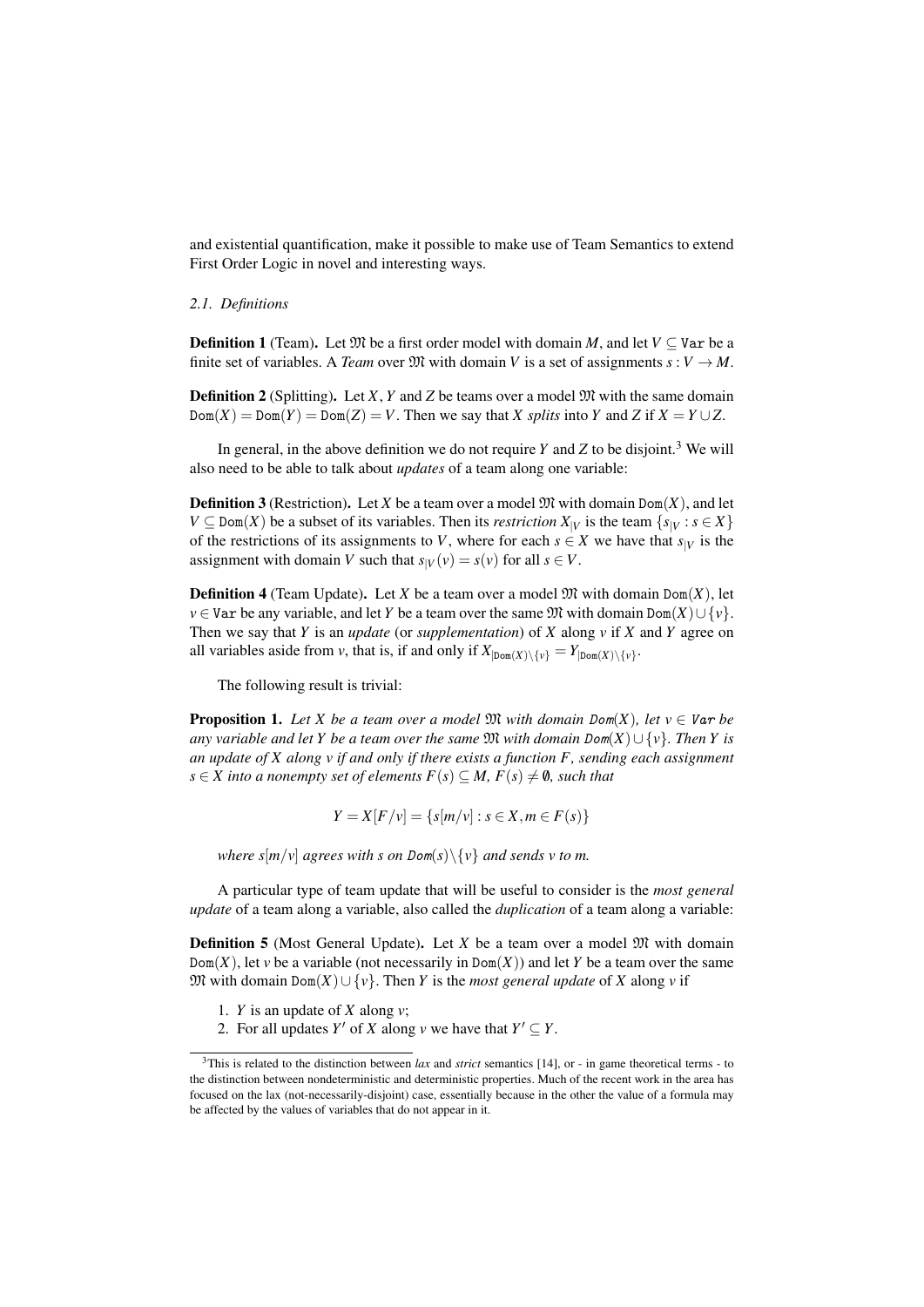$$
\frac{\begin{array}{rcl}\nx y \\
\hline\ns_0 a b \\
s_1 a c \\
s_2 b c\n\end{array} = \frac{\begin{array}{rcl}\nx y \\
\hline\ns_0 a b \\
s_1 a c \\
s_1 a c\n\end{array} \quad \cup \quad \frac{\begin{array}{rcl}\nx y \\
\hline\ns_1 a c \\
s_2 b c\n\end{array}
$$

$$
\frac{x}{s_0''a}
$$
\n
$$
\frac{x}{s_0''a}
$$
\n
$$
\frac{s_0''}{s_1'b}
$$
\n
$$
\frac{x}{s_1''b}
$$
\n
$$
\frac{x}{s_0''a}
$$
\n
$$
\frac{x}{s_0''a}
$$
\n
$$
\frac{x}{s_0''a}
$$
\n
$$
\frac{x}{s_0''a}
$$
\n
$$
\frac{x}{s_0''a}
$$
\n
$$
\frac{x}{s_0''a}
$$
\n
$$
\frac{x}{s_0''a}
$$
\n
$$
\frac{x}{s_0''a}
$$
\n
$$
\frac{x}{s_0''a}
$$
\n
$$
\frac{x}{s_0''a}
$$
\n
$$
\frac{x}{s_0''a}
$$
\n
$$
\frac{x}{s_0''a}
$$
\n
$$
\frac{x}{s_0''a}
$$
\n
$$
\frac{x}{s_0''a}
$$
\n
$$
\frac{x}{s_0''a}
$$
\n
$$
\frac{x}{s_0''a}
$$
\n
$$
\frac{x}{s_0''a}
$$
\n
$$
\frac{x}{s_0''a}
$$
\n
$$
\frac{x}{s_0''a}
$$
\n
$$
\frac{x}{s_0''a}
$$
\n
$$
\frac{x}{s_0''a}
$$
\n
$$
\frac{x}{s_0''a}
$$
\n
$$
\frac{x}{s_0''a}
$$

**Figure 1.** Splitting, Update and Most General Update over a model  $\mathfrak{M}$  with domain  $M = \{a, b, c\}$ .

**Proposition 2.** Let X be a team over a model  $\mathfrak{M}$  with domain Dom(X) and let v a vari*able. Then the most general update of X along v exists, is unique, and is given by*

$$
X[M/v] = \{s[m/v] : s \in X, m \in M\}.
$$

We now have all ingredients to define the Team Semantics over First Order Logic. We will assume, for simplicity, that all expressions are in Negation Normal Form:

Definition 6 (Team Semantics for First Order Logic). Let  $\mathfrak{M}$  be a first order model with domain *M*, let *X* be a team over it, and let  $\phi(\vec{x})$  be a first order formula in Negation Normal Form over the signature of  $\mathfrak{M}$  and with free variables in  $Dom(X)$ . Then we say that *X satisfies*  $\phi$  in  $\mathfrak{M}$ , and we write  $\mathfrak{M} \models_X \phi$ , if and only if this follows from the rules

**TS-lit:** For all first order literals  $\alpha$ ,  $\mathfrak{M} \models_X \alpha$  if and only if, for all assignments  $s \in X$ ,  $\mathfrak{M} \models_{s} \alpha$  in the sense of the usual Tarskian Semantics;

TS-∨: For all NNF formulas  $\phi$  and  $\psi$ ,  $\mathfrak{M} \models_X \phi \lor \psi$  if and only if  $X = Y \cup Z$  for two subteams *Y* and *Z* such that  $\mathfrak{M} \models_Y \phi$  and  $\mathfrak{M} \models_Z \psi$ ;

**TS-**∧: For all NNF formulas  $\phi$  and  $\psi$ ,  $\mathfrak{M} \models_X \phi \land \psi$  if and only if  $\mathfrak{M} \models_X \phi$  and  $\mathfrak{M} \models_X \psi$ ;

**TS-** $\exists$ : For all NNF formulas  $\phi$  and all variables  $v \in \text{Var}$ ,  $\mathfrak{M} \models_X \exists v \phi$  if and only if there exists some update *X*[*F*/*v*] of *X* along *v* such that  $\mathfrak{M} \models_{X[F/\nu]} \phi$ ;

TS- $\forall$ : For all NNF formulas  $\phi$  and all variables  $v \in \text{Var}$ ,  $\mathfrak{M} \models_X \forall v \phi$  if and only if  $\mathfrak{M} \models_{X[M/\nu]} \phi$  for the most general update  $X[M/\nu]$  of *X* along  $\nu$ .

If  $\phi$  has no free variables, we say that  $\phi$  is *true* in  $\mathfrak{M}$  according to Team Semantics if and only if  $\mathfrak{M} \models_{\{\varepsilon\}} \phi$  where  $\varepsilon : \emptyset \to M$  is the empty assignment.

### *2.2. Some Results*

As mentioned before, over First Order Logic proper Team Semantics is reducible to Tarskian Semantics. More precisely, the following result holds:

Proposition 3. *Let* M *be a first order model, let X be a team over it, and let* φ *be a first order formula in Negation Normal Form over the signature of* M *and with free variables*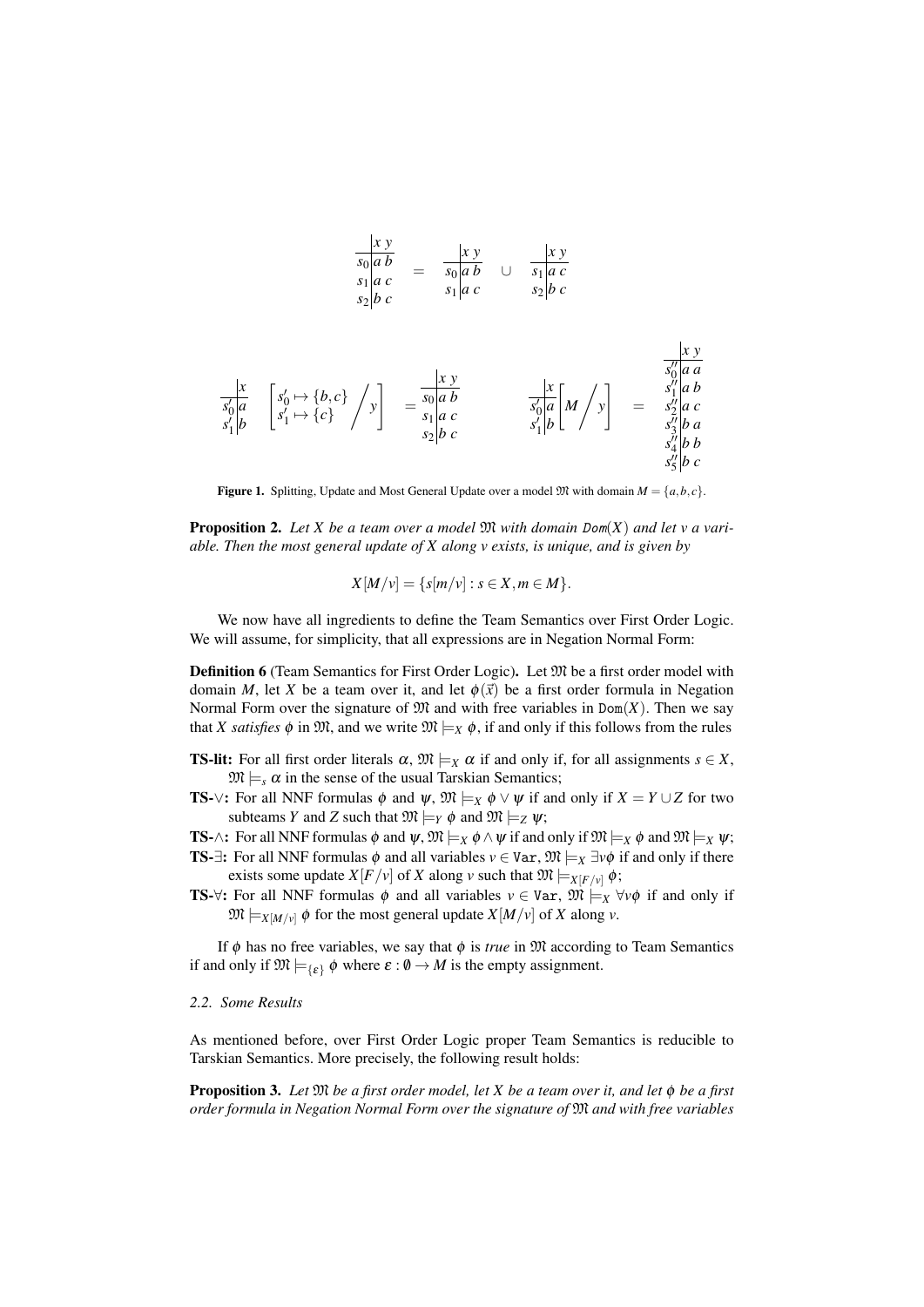*in* Dom(*X*)*. Then*  $\mathfrak{M} \models_X \phi$  *if and only if, for all*  $s \in X$ *,*  $\mathfrak{M} \models_s \phi$  *according to the usual rules of Tarski's semantics. In particular, if* φ *is a sentence,* φ *is true in* M *according to Team Semantics if and only if it is true in* M *according to Tarskian Semantics.*

Does this result imply that Team Semantics is an unnecessarily complicated, but fundamentally equivalent, variant of Tarskian Semantics? Well, no: as already mentioned, the richer structure of teams over assignments allows one to extend First Order Logic with Team Semantics in novel ways that have no obvious analogue in Tarskian semantics. Perhaps the easiest – and certainly the most studied – way to do so is to add to the language of First Order Logic new *dependency atoms*, expressing dependencies between the values that variables take in different assignments, like the following ones:

Definition 7 (Functional Dependence, Inclusion, Exclusion, and Independence Atoms). For all models  $\mathfrak{M}$ , all teams *X* and all tuples of variables<sup>4</sup>  $\vec{x}$  and  $\vec{y}$ ,

**TS-fdep:**  $\mathfrak{M} \models_X = (\vec{x}; \vec{y})$  if any two  $s, s' \in X$  which agree on  $\vec{x}$  also agree on  $\vec{y}$ ;

**TS-inc:**  $\mathfrak{M} \models_X \vec{x} \subseteq \vec{y}$  if the tuples  $\vec{x}$  and  $\vec{y}$  have the same length and, furthermore, every possible value of  $\vec{x}$  in *X* is also a possible value for  $\vec{y}$  in *X*;

**TS-exc:**  $\mathfrak{M} \models_X \vec{x}$  *y* if the tuples  $\vec{x}$  and  $\vec{y}$  have the same length and, furthermore, no possible value of  $\vec{x}$  in *X* is also a possible value for  $\vec{y}$  in *X*;

**TS-ind:**  $\mathfrak{M} \models_X \vec{x} \perp \vec{y}$  if for any  $s, s' \in X$  there exists some  $s'' \in X$  with  $s''(\vec{x}) = s(\vec{x})$  and  $s''(\vec{y}) = s'(\vec{y})$  (that is, all possible values for  $\vec{x}$  and  $\vec{y}$  in *X* may occur together in it).

The logics obtained by adding these atoms to the language of First Order Logic are called (functional) *Dependence Logic*, *Inclusion Logic*, *Exclusion Logic* and (nonconditional) *Independence Logic*<sup>5</sup> respectively, and they are formalisms deserving of investigation in their own right. Here we mention briefly that every sentence of functional dependence, exclusion, or independence logic is equivalent to some sentence of existential second order logic  $\Sigma_1^1$ , and that conversely every  $\Sigma_1^1$  sentence is equivalent to some sentence of any of these logics [44,24,14]; but that, on the other hand, Inclusion Logic corresponds to the positive fragment of Greatest Fixed Point Logic [20], and hence captures PTIME over finite ordered models by [31,46]. On the level of formulas, however, independence logic differs from functional and exclusion logic (which are however equivalent): very briefly, it was proved that every  $\Sigma_1^1$ -definable property of teams<sup>6</sup> that is true of the empty team corresponds to the satisfaction conditions to some Independence Logic formula, and vice versa [14], whereas for functional and exclusion logic the above is true only if we further require that these relations are additionally *downwards closed* (i.e., whenever they hold of a team they also hold of all its subteams [34]).

Team Semantics allows also to extend First Order Logic in new ways via extra connectives, such as the contradictory negation  $\sim$  (such that  $\mathfrak{M} \models_{X} \sim \phi$  if and only if  $\mathfrak{M} \not\models_X \phi$  – note, this is *not* equivalent to the usual "dual negation") or various types of *generalized quantifier* [10,12,38,2]; and furthermore, "weighted" or probabilistic variants of Team Semantics have been also considered [43,21,5,6].

 $4$ Or, more in general, terms; but for simplicity we will only consider dependence atoms applied to variables. <sup>5</sup>There are also *conditional independence atoms*  $\vec{x} \perp_{\vec{z}} \vec{y}$ , which state that the possible values of  $\vec{x}$  and  $\vec{y}$  in *X* are informationally independent *for any fixed value of*  $\vec{z}$ ; but as pointed out in [22], these atoms can be defined in terms of non-conditional independence atoms.

<sup>&</sup>lt;sup>6</sup>Or, to be more precise, every  $\Sigma_1^1$ -definable property of the relations corresponding to teams.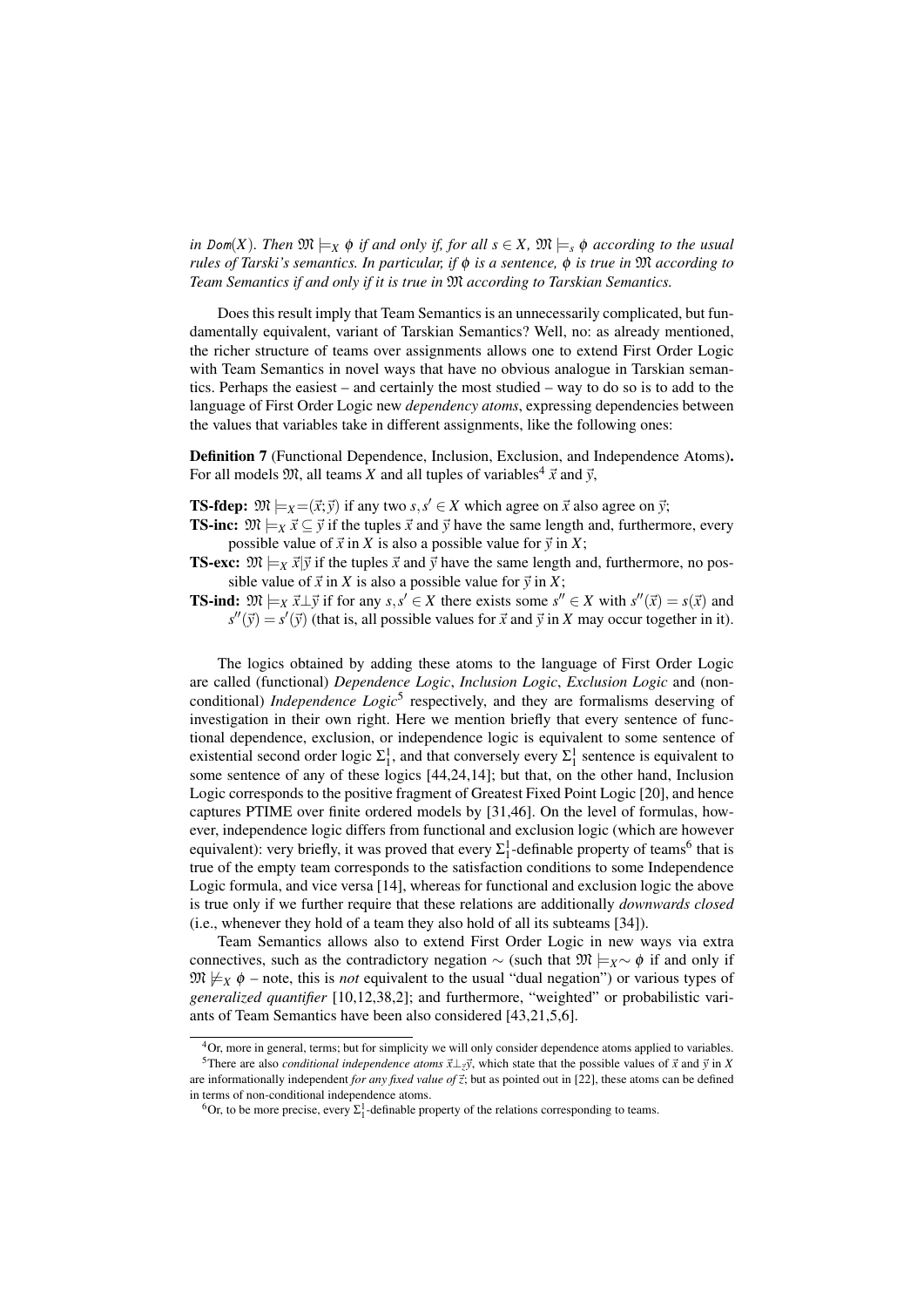#### *2.3. The Doxastic Interpretation of Team Semantics*

As briefly shown above, Team Semantics is a natural generalization of Tarskian Semantics which is of significant theoretical interest, as it makes it possible to extend First Order Logic in novel ways (the classification of which is still largely incomplete). However, some uncertainty would be understandable at this point regarding the *meaning* of Team Semantics. What *are* teams, exactly? The rules of Definition 6 may well arise naturally from the analysis of non-deterministic strategies in the Game-Theoretic Semantics of First Order Logic, and they may well be appropriate for providing a compositional semantics for logics such as Branching Quantifier Logic or Independence-Friendly Logic; but do they have an actual and understandable *meaning*, or are they mere technical tricks of a semantics that – regardless of its nice formal features – does not admit much of an interpretation? This is a question that is of central importance for this work, since we intend to discuss the applicability of Team Semantics to spatial reasoning.

As it was discussed at length in [15], and as we will now briefly see, Team Semantics admits a natural interpretation in terms of *doxastic states*. If an assignment represents a potential *state of things*, a team can easily represent the *belief set* of an agent – that is, the set of all states of things that an agent believes possible. Then Proposition 3, for instance, can be interpreted as showing that, for all first order  $\phi$ ,  $\mathfrak{M} \models_X \phi$  if and only if an agent that believes that the true state of things lies in *X* can be sure that  $\phi$  will be true of this true state; a functional dependence atom  $=({\vec{x}};{\vec{y}})$  states that the agent could infer the true value of  $\vec{y}$  from the true value of  $\vec{x}$ ; inclusion and exclusion atoms  $\vec{x} \subseteq \vec{y}$  and  $\vec{x}|\vec{y}$  assert respectively that the agent considers every possible value of  $\vec{x}$  a possible/impossible value for  $\vec{y}$ ; and an independence atom  $\vec{x} \perp \vec{y}$  asserts that learning the true value of  $\vec{x}$  would provide the agent with no new information whatsoever regarding the value of  $\vec{y}$ .

Splitting a team into two as per rule TS-∨ can be seen as a form of *case-based reasoning*: if the agent believes that the true state is in  $X = Y \cup Z$ , they can conclude that the true state is in *Y or* in *Z* (or possibly in both). Note that this would not be the case for the "Boolean disjunction"

## **TS-** $\sqcup$ :  $\mathfrak{M} \models_X \phi \sqcup \psi$  iff  $\mathfrak{M} \models_X \phi$  or  $\mathfrak{M} \models_X \psi$

which would instead assert that, knowing that the true state is in *X*, the agent can conclude that  $\phi$  is true or that  $\psi$  is true. In other words, the difference between  $\phi \vee \psi$  and  $\phi \sqcup \psi$  is the same as that between  $\mathbf{K}(\phi \lor \psi)$  ("the agent knows that  $\phi$  or  $\psi$  is true") and  $\mathbf{K}(\phi) \vee \mathbf{K}(\psi)$  ("the agent knows that  $\phi$  is true or the agent knows that  $\psi$  is true"). Thus, for instance,  $x = y \lor x \neq y$  is satisfied by any team whose domain contains the variables *x* and *y*, but there are teams (for instance,  $X = \{(x:0, y:0), (x:0, y:1)\}\)$  which do not satisfy  $x = y \perp x \neq y$ . By combining splitting and dependency atoms we can obtain interesting effects: for example,  $=(x; y) \lor = (x; y)$  is not equivalent to  $=(x; y)$ , and it asserts that any value of *x* corresponds to at most *two* values of *y* – or, to put the matter into more explicitly doxastic terms, that the agent believes that two scenarios are possible, and that in either scenario they could learn *y* given *x*.

What about quantifiers and variable updates? By definition,  $\mathfrak{M} \models_X \exists v \phi$  if and only if there exists some possible belief state *Y*, which disagrees from *X* at most with respect to the variable  $v$ , in which  $\phi$  holds. In other words, the agent could learn something about the possible values of the variable  $v -$  but about that variable alone – after which they would agree that  $\phi$  holds. The most general update  $X[M/\nu]$ , on the other hand, represents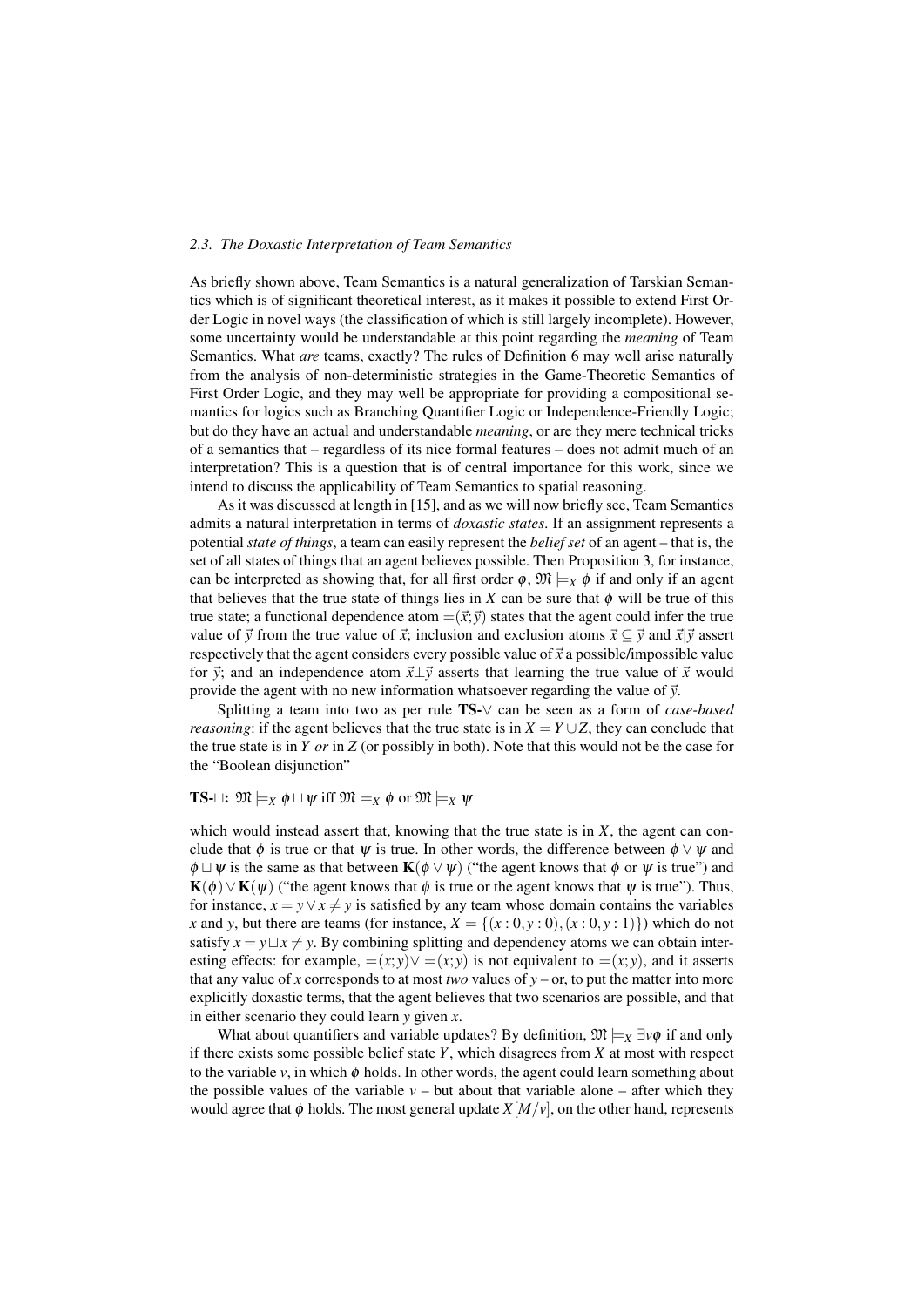an "agnostic update" after which the agent believes that the variable  $\nu$  could take any value at all regardless of the values of the other variables; and thus,  $\mathfrak{M} \models_X \forall v \phi$  if this agent – after disregarding anything about the value of  $v$  – believes that  $\phi$ .

Conjunctions and first order literals pose no difficulties; and, thus, we obtained a doxastic interpretation for all expressions of our language. This interpretation can be extended much further, and we refer to [15] for more details. We now have enough background to begin exploring the application of Team Semantics to spatial reasoning.

#### 3. Spatial Team Semantics

As we just discussed, the assignments in a team can be understood as possible states of things, or equivalently as possible (and not necessarily consistent) *observations*. It is thus entirely natural to think of these observations as *located* into space. This can be done easily by adding a special *location variable*  $\ell \notin \mathbb{V}$  ar to all assignments:

Definition 8 (Located Assignments). Let M be a first order model with domain *M*, let  $V \subseteq \text{Var}$  be a finite set of variables and let  $\mathbb{H}$  be an arbitrary real Hilbert Space<sup>7</sup>. A  $\mathbb{H}$ *located assignment* over  $\mathfrak{M}$  with domain *V* is a function  $s : V \cup \{ \ell \} \rightarrow M \cup \mathbb{H}$ , where  $s(\ell) \in \mathbb{H}$  and  $s(v) \in M$  for all  $v \in V$ .

**Definition 9** (Located Teams, Location Range). Let  $\mathfrak{M}$  be a first order model with domain *M*, let *V*  $\subseteq$  Var and let  $\mathbb{H}$  be a real Hilbert Space. Then a  $\mathbb{H}$ -located team over  $\mathfrak{M}$ with domain *V* is a set *X* of H-located assignments over M with domain *V*. Its *location range*  $X(\ell)$  is the set  $\{s(\ell) : s \in X\} \subseteq \mathbb{H}$  of the positions of all its assignments.

The doxastic interpretation of Section 2.3 can be extended to located teams in the obvious way: in brief, a located team still represent a set of possible observations, but now each observation is also *situated* in a particular point of the space  $\mathbb{H}$  (see e.g. Figure 2). The semantics of Definition 6, as well as the dependency atoms of Definition 7 and all the other operators and connectives studied in the context of Team Semantics, can be applied to located teams without any change whatsoever; however, the fact that every assignment is now made to correspond to a particular point of  $\mathbb H$  allows us to consider new kinds of operators and dependencies over located teams. For example, one may note that we did not require that distinct assignments have different positions (this can be used to represent e.g. ambiguous data about a location). However, a simple dependence atom can be added to state that the values of certain variables are *spatially determined*:

**TS-sdet:**  $\mathfrak{M} \models_X = (\ell; \vec{x})$  iff, for any two  $s, s' \in X$ , if  $s(\ell) = s'(\ell)$  then  $s(\vec{x}) = s'(\vec{x})$ .

This spatial determination operator is obviously just a minor variant of the functional dependency atom of Definition 7; and we may likewise add an "independence atom"  $\ell \perp x$ to state that the range of the possible values for *x* is the same for any possible location  $\ell$ .

Can we do anything else with locations? Well, to begin with, let us consider the disjunction operator. As before, the interpretation is clear:  $\mathfrak{M} \models_X \phi \lor \psi$  if we can split the set of located observations *X* into two (possibly overlapping) subsets *Y* and *Z* that satisfy

<sup>&</sup>lt;sup>7</sup>For most intended applications, we can assume that  $\mathbb{H} = \mathbb{R}^2$  or  $\mathbb{H} = \mathbb{R}^3$ , but the definitions of this work apply equally well to the case of a general Hilbert space over R.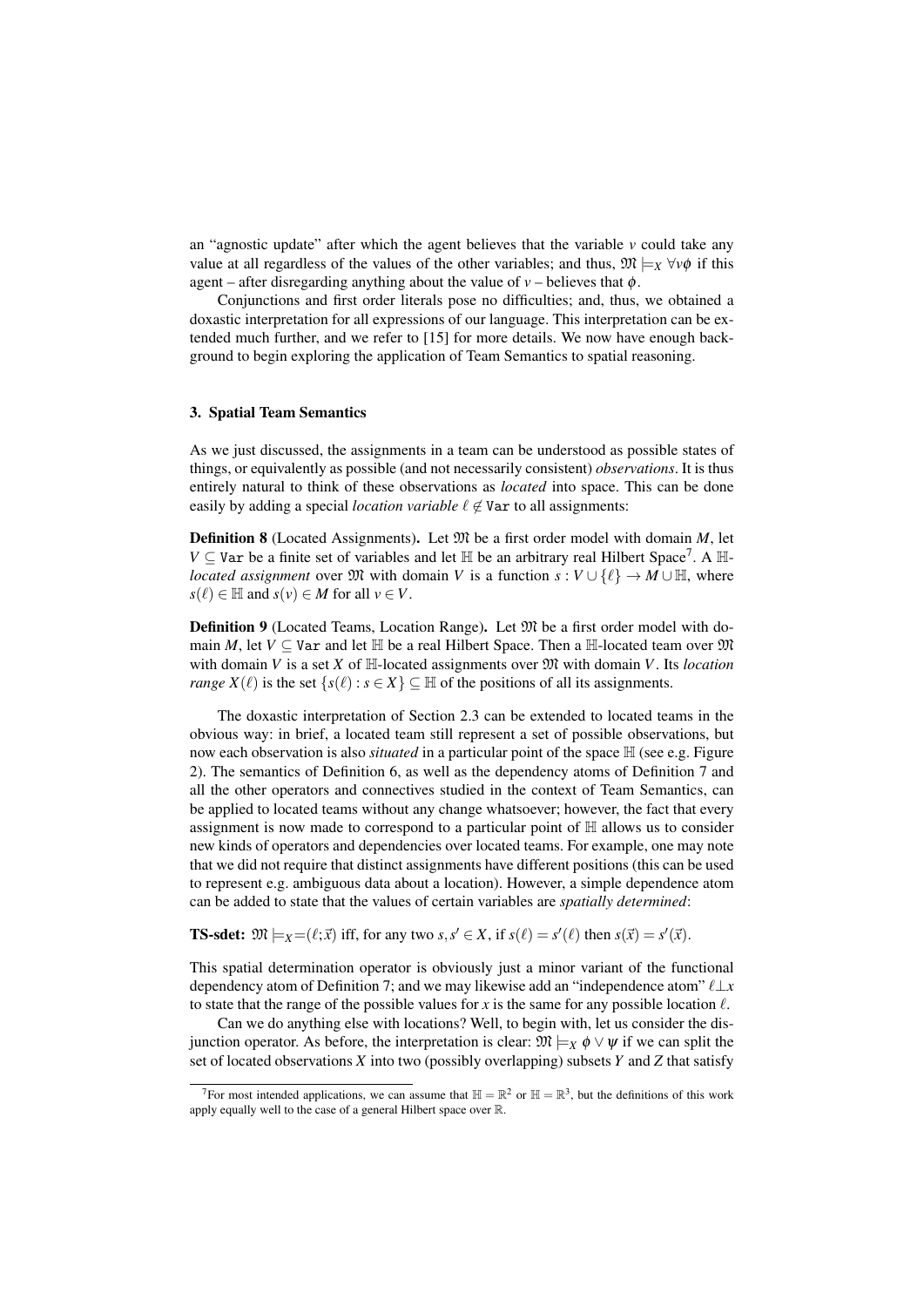

**Figure 2.** A  $\mathbb{R}^2$ -located team with domain  $\{v_1, v_2, v_3\}$  over a model  $\mathfrak{M}$  with four elements 0, 1, 2 and 3. Note that  $\mathfrak{M} \models_{\mathfrak{X}} (\ell; \nu_1)$ , because any two assignments that are in the same position agree about  $\nu_1$ ;  $M \not\models_{\mathfrak{X}} (\ell; \nu_2)$ , because for example  $s_0$  and  $s_1$  have the same position but disagree about  $v_2$ ;  $\mathfrak{M} \models_X = (\ell; v_2) \otimes_{un} v_3 = 0$ , because we can split *X* into  $Y = \{s_0, s_2, s_3, s_5\}$  and  $Z = \{s_1, s_2, s_4, s_5\}$  and we have that  $X(\ell) = Y(\ell) = Z(\ell)$  (no location is lost in any subteam),  $\mathfrak{M} \models_Y = (\ell; \nu_2)$  (in *Y*, the value of  $\nu_2$  is a function of the position) and  $\mathfrak{M} \models_Z \nu_3 = 0$ (*v*<sub>3</sub> is 0 for all assignments of *Z*); and  $\mathfrak{M} \models_X \ell \bot \nu_2 \otimes_{\text{lin}} \nu_1 \neq \nu_2$ , because the linear operator  $\mathfrak{h} : \mathbb{R}^2 \to \mathbb{R}$  given by  $h(x, y) = y + 0.5 - 2x$  separates *X* into two other regions  $Y' = \{s \in X : h(s(\ell)) \ge 0\} = \{s_0, s_1, s_3, s_4\}$  and  $Z' = \{s \in X : \mathfrak{h}(s(\ell)) < 0\} = \{s_2, s_5\}$  such that  $\mathfrak{M} \models_{Y'} \ell \bot \nu_2$  (in *Y'*, the set of all the possible values of  $\nu_2$  is the same – that is,  $\{0,1\}$  – in all positions) and  $\mathfrak{M}\models_{Z'} v_1 \neq v_2$ .

the conditions described by  $\phi$  and  $\psi$  respectively. This remains a perfectly legitimate connective, with obvious uses – for example, an expression of the form  $=(\ell; x) \vee = (\ell; x)$ will say that every location corresponds to at most two values for the variable *x*. However, the fact that each assignment has a location permits us to think about how this location affects which "sides" of a split an assignment would be put into. Many possible choices can be considered here, and we will just mention two simple ones that are of obvious interest: on one hand, we might want to require that the split is *independent* on the location, so that both *Y* and *Z* contain assignments in all locations in which *X* contains assignments, and on the other we might want instead to require that *Y* and *Z* are *linearly separable* on the basis of location. This justifies the two following new connectives (see Figure 2 and its caption for examples):

Definition 10 (Location-Uniform and Linear Splits). For any model  $\mathfrak{M}$ , real Hilbert space  $\mathbb{H}$ ,  $\mathbb{H}$ -located team *X* over  $\mathfrak{M}$ , and formulas  $\phi$ ,  $\psi$  over the signature of  $\mathfrak{M}$  and with free variables in  $Dom(X)$ ,

- **TS-**⊗<sub>un</sub>:  $\mathfrak{M} \models_X \phi \otimes_{\text{un}} \psi$  if and only if there exist two H-located teams  $Y, Z \subseteq X$  such that  $Y(\ell) = Z(\ell) = X(\ell), Y \cup Z = X, \mathfrak{M} \models_Y \phi \text{ and } \mathfrak{M} \models_Z \psi$ ;<sup>8</sup>
- **TS-** $\otimes$ **lin:**  $\mathfrak{M} \models_X \phi \otimes_{\text{lin}} \psi$  if and only if there exists a linear operator  $\mathfrak{h} : \mathbb{H} \to \mathbb{R}$  such that, for  $Y = \{s \in X : \mathfrak{h}(s(\ell)) \geq 0\}$  and  $Z = \{s \in X : \mathfrak{h}(s(\ell)) < 0\}$ , it holds that  $\mathfrak{M} \models_Y \phi$ and  $\mathfrak{M} \models_Z \psi$ .

What else? Quite a bit. For example, we might want to say that the value of a variable in a location is determined by the values of certain other variables inside some *range*:

<sup>8</sup>As an aside, it is not difficult to see that this is essentially a spatial version of the *value-preserving disjunctions* of [42], and as such it can be defined in terms of independence atoms.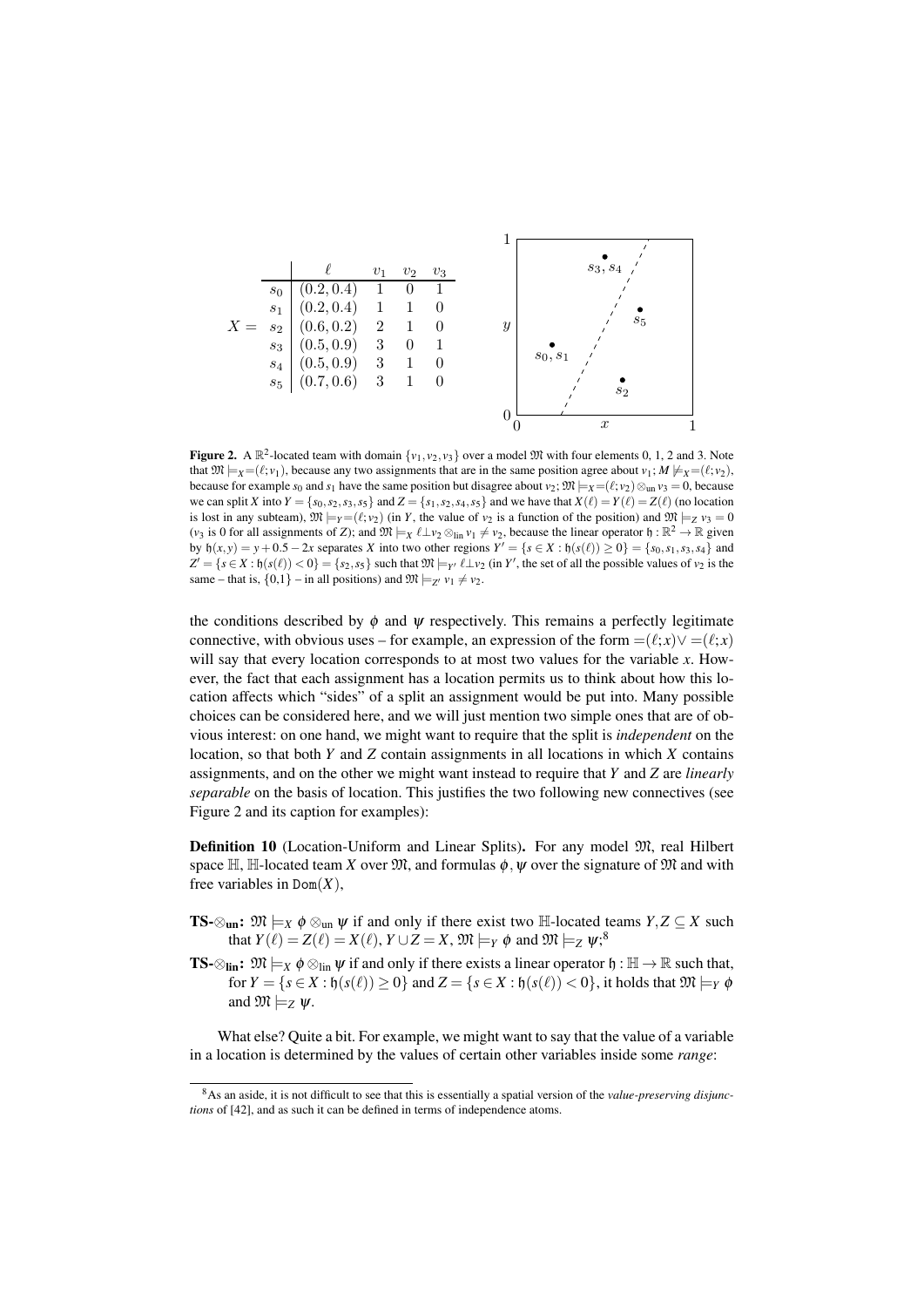

Figure 3. Local similarity. The locations of the table on the left are approximated to two decimals.  $s_2 \sim (X, v_1, 0.2)$  s<sub>4</sub>: indeed, there exists an orthogonal transformation (a rotation by  $-\pi/4$ ) that corresponds to sending  $s_4$  to  $s_2$ ,  $s_5$  to  $s_0$  and  $s_6$  to  $s_1$ , and each of these pairs agree on  $v_1$ . The values and locations of  $s_3$ ,  $s_7$ and *s*<sup>8</sup> are irrelevant, because their distances from *s*<sup>2</sup> and *s*<sup>4</sup> is more than 0.2. Note, furthermore, that it is *not* true that  $s_2 \sim_{(X, v_1, v_2, 0, 2)} s_4$ , because  $s_0$  and  $s_5$  disagree about the value of  $v_2$ .

**Definition 11** (Local Restriction). Let  $\mathbb{H}$  be a real Hilbert space and let *X* be a  $\mathbb{H}$ -located team over some model  $\mathfrak{M}$ , and let  $s \in X$  be a located assignment of X. Furthermore, let  $\delta \in (0,\infty)$  be a positive real number, and let  $V \subseteq Dom(X)$  be a set of variables in the domain of *X*. Then the  $(V, \delta)$ -local restriction of *X* around *s* is the located team

$$
X_{|V,\delta,s} = \{s'_{|V}[s'(\ell) - s(\ell)/\ell] : s' \in X, d(s'(\ell), s(\ell)) \leq \delta\}
$$

where, as usual,  $s'_{|V}$  is the restriction of *s* to the variables of *V* (as well as  $\ell$ );  $d(p,q)$  =  $||p-q|| = \sqrt{\langle p-q, p-q \rangle}$  is the distance associated to H via its inner product  $\langle \cdot, \cdot \rangle$ ; and we subtracted the location of *s* from the coordinates of all points so that *s* lies at the origin of  $X_{|V,\delta,s}$ .<sup>9</sup>

**Definition 12** (Local Similarity). Let  $\mathbb{H}$  be a real Hilbert space, let *X* be a  $\mathbb{H}$ -located team over some  $\mathfrak{M}$  and let  $s, s' \in X$ . Furthermore, let  $\delta \in (0, \infty)$  and let  $V \subseteq \text{Dom}(X)$ . Then we say that *s* and *s*' are  $(V, \delta)$ -locally similar in *X*, and we write  $s \sim_{(X, V, \delta)} s'$ , if and only if there exist an orthogonal operator<sup>10</sup>  $\mathfrak{o}: X_{|V,\delta,s}(\ell) \to X_{|V,\delta,s'}(\ell)$  and a function *h* from  $X_{|V,\delta,s}$  onto  $X_{|V,\delta,s'}$  such that  $h(s) = s'$  and such that, for all  $s'' \in X_{|V,\delta,s}$ .

1.  $s''(v) = h(s'')(v)$  for all  $v \in V$  (*h* preserves the values of the variables in *V*); 2.  $\mathfrak{o}(s''(\ell)) = h(s'')(\ell)$  (*h* transforms the locations according to  $\mathfrak{o}$ ).

If  $\vec{x}$  is a tuple of (possibly repeating) variables, we will write  $s \sim (X, \vec{x}, \delta)$  *s*' as a shorthand for  $s \sim_{(X, \text{Var}(\vec{x}), \delta)} s'$ , where  $\text{Var}(\vec{x}) = \{v \in \text{Var} : v \text{ occurs in } \vec{x}\}.$ 

See Figure 3 for a simple example of local similarity in a  $\mathbb{R}^2$ -located team. Now we can define the following *local dependency atom*, having *range*  $\delta \in (0, \infty)$ :

 $9$ This is so that in Definition 12 we will not need to worry about translations.

<sup>10</sup>Very briefly, this means that o preserves inner products (and, consequently, also norms and distances). An example of such an operator in  $\mathbb{R}^n$  would be a rotation or a reflection; some *non-examples* would be a scaling operation, a translation, or any non-continuous transformation. If we wanted to exclude reflections, it would suffice to require that  $\mathfrak o$  belongs in the group  $SO(\mathbb H)$  of the *orientation-preserving* orthogonal operators for  $\mathbb H$ .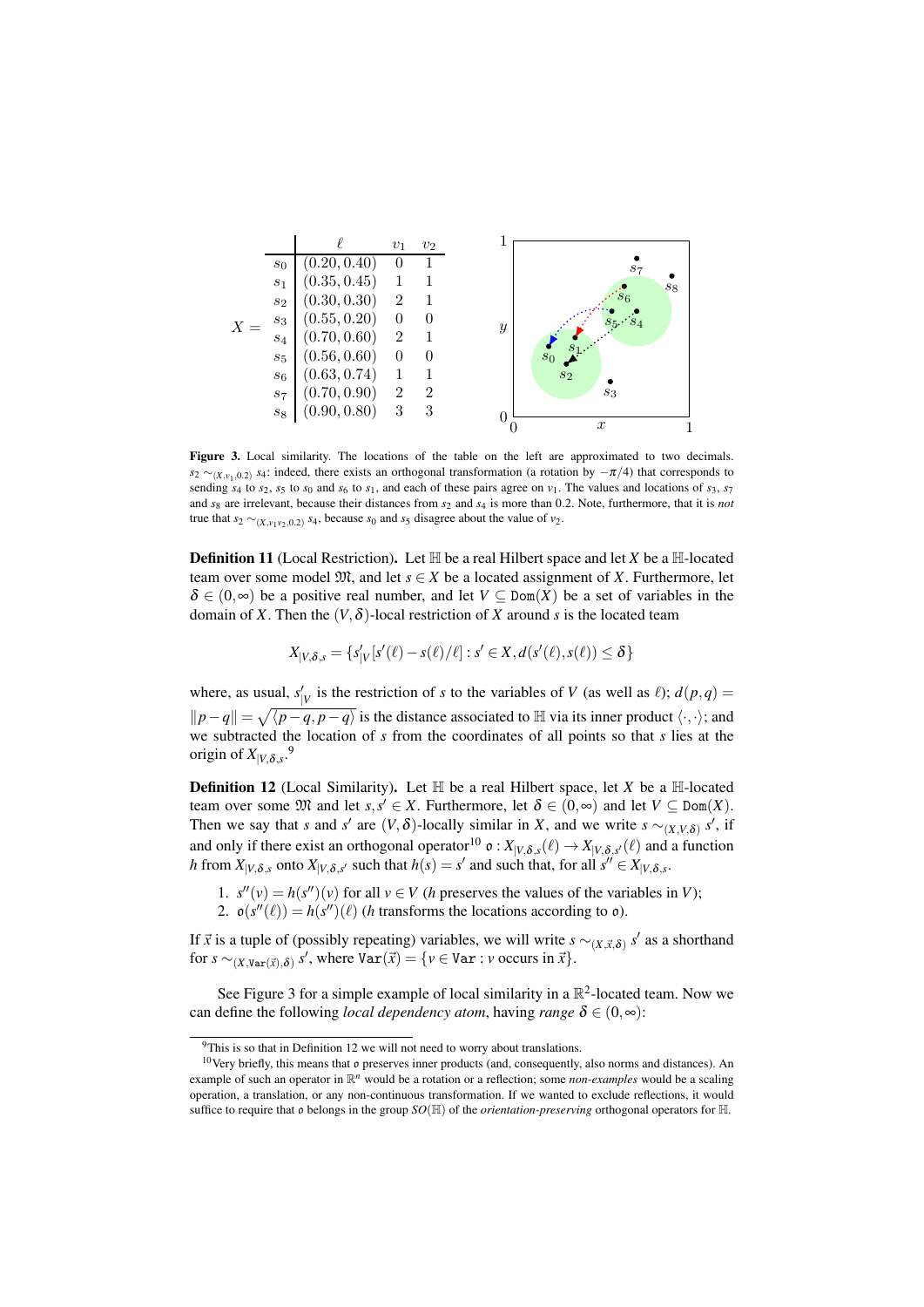

Figure 4. Local dependencies. The variable *m* (blue crosses) represents the result of various measurements (e.g. seismographic ones), in various points  $\ell$  of the space (for simplicity we work in one dimension:  $\mathbb{H} = \mathbb{R}$ ). The variable *t* (red dots) represents the sum of the measurements *m* at distance ≤ 2 from the current position:  $s(t) = \sum \{s'(m) : |s(\ell) - s'(\ell)| \leq 2\}$ . The variable *r* represents whether the risk a possible event (e.g. building damage) is estimated to be high (*H*, if  $t > 6$ ), medium (*M*, if  $4 < t \le 6$ ), or low (*L*, if  $t \le 4$ ). The local dependency =  $(o: 2.0; r)$  holds by construction, since *s*(*r*) does not depend on the values of *s*'(*m*) for  $|s(\ell) - s'(\ell)| > 2$ . However, =(*o* : 1.0;*r*) fails: for instance, *s*<sub>1</sub> ∼(*x*,*m*,1) *s*<sub>7</sub> (pick *h*(*s*<sub>0</sub>) = *s*<sub>8</sub>, *h*(*s*<sub>1</sub>) = *s*<sub>7</sub> and *h*(*s*<sub>2</sub>) = *s*<sub>6</sub> − note, this corresponds to a reflection  $\mathfrak{o}: X_{[o,1.0,s_1}(\ell) \to X_{[o,1.0,s_7}(\ell))$ , but  $s_1$  and  $s_7$  do not agree on *r*.

**TS-locdep:**  $\mathfrak{M} \models_X = (\vec{x} : \delta; \vec{y})$  if, for any two  $s, s' \in X$ , if  $s \sim_{(X, \vec{x}, \delta)} s'$  then  $s(\vec{y}) = s'(\vec{y})$ .

According to the above definition,  $\mathfrak{M} \models_X = (\vec{x} : \delta; \vec{y})$  if and only if any two local assignments whose  $\delta$ -neighbourhoods are the same (up to orthogonal transformations, e.g. rotations or reflections) insofar as the values of the variables in  $\vec{x}$  are concerned must also agree about the value of  $\vec{y}$ . Figure 4 shows a toy example of such a dependency in the case of risk assessment via seismographic data analysis.

All of this could be generalized in several ways: for instance, it would not be difficult to let tuples of variables  $\vec{x}_1 \ldots \vec{x}_n$  influence the value of  $\vec{y}$  within different radii  $\delta_1 \ldots \delta_n$ , or we could weaken the similarity condition by allowing a certain degree of "error" in the mappings of the locations. However, the above should suffice to exemplify the possibilities of team semantics insofar as spatial reasoning is concerned. We leave a more detailed examination of the possibilities – and, most importantly, of the limitations and the computational costs of various choices of connectives, atoms and operators – to future work.

#### 4. Conclusions

In this work, we explored some of the possible ways in which the formalism of Team Semantics could be used to model spatial reasoning. Of course, this is a very preliminary sort of work, intended essentially to showcase the possibilities of such an approach and – hopefully – to convince the reader that this is a research direction that is worthy of being investigated further. The obvious next steps would be to compare the expressive properties of this type of approach to those of other formalisms for spatial reasoning and investigate the expressive properties of particular selections of connectives of operators.

It could be also interesting to add a temporal dimension to this framework, either by replacing assignments with *traces* as it was done in [37] or by adding an a special temporal parameter  $\tau \notin \text{Var} \cup \{ \ell \}$  to each assignment, much as we added the spatial parameter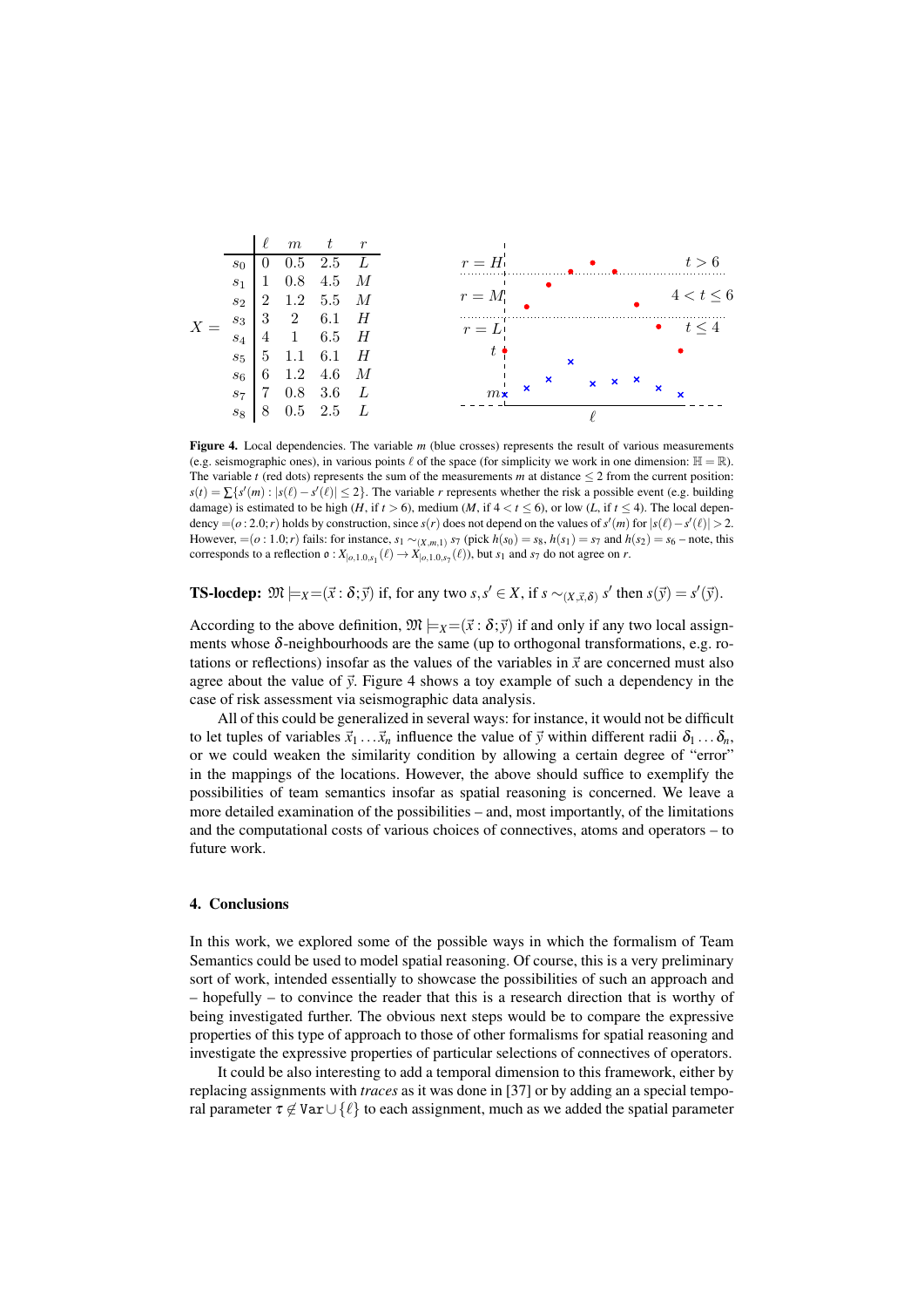$\ell$ . This second approach could perhaps be argued to be more in keeping with the original intuitions of Team Semantics and with its doxastic interpretation, as assignments are intended to represent single observations or possible states of things and the relationships between them should be expressed in terms of dependencies; and, once again, keeping as close as standard First Order Team Semantics as possible has the considerable advantage of letting us make use of the not insubstantial amount of work already done in the area.

Another idea worth investigating would be the combination of such an approach with weighted variants of Team Semantics such as the ones discussed in [5,6]. The resulting framework would be an extremely powerful one, integrating spatial, probabilistic, and possibly also temporal reasoning into a single package. Aside from applications in spatial reasoning, such a framework could also be used for the representation and modelling of statistical learning, for instance by using the linear split connective (and/or more sophisticated variants thereof) for representing concepts such as the learnability of certain properties under certain conditions. This could also have intriguing connections with the recent work on causal reasoning via Team Semantics by Barbero and Sandu [3].

#### References

- [1] William W. Armstrong. Dependency Structures of Data Base Relationships. In *Proc. of IFIP World Computer Congress*, pages 580–583, 1974.
- [2] Fausto Barbero. Some observations about generalized quantifiers in logics of imperfect information. *arXiv preprint arXiv:1709.07301*, 2017.
- [3] Fausto Barbero and Gabriel Sandu. Team semantics for interventionist counterfactuals and causal dependence. *arXiv preprint arXiv:1712.08661*, 2017.
- [4] Michael R Clarkson, Bernd Finkbeiner, Masoud Koleini, Kristopher K Micinski, Markus N Rabe, and César Sánchez. Temporal logics for hyperproperties. In *International Conference on Principles of Security and Trust*, pages 265–284. Springer, 2014.
- [5] Arnaud Durand, Miika Hannula, Juha Kontinen, Arne Meier, and Jonni Virtema. Approximation and dependence via multiteam semantics. *Annals of Mathematics and Artificial Intelligence*, 83(3-4):297– 320, 2018.
- [6] Arnaud Durand, Miika Hannula, Juha Kontinen, Arne Meier, and Jonni Virtema. Probabilistic team semantics. In *International Symposium on Foundations of Information and Knowledge Systems*, pages 186–206. Springer, 2018.
- [7] Johannes Ebbing, Lauri Hella, Arne Meier, Julian-Steffen Müller, Jonni Virtema, and Heribert Vollmer. Extended modal dependence logic. In *International Workshop on Logic, Language, Information, and Computation*, pages 126–137. Springer, 2013.
- [8] Johannes Ebbing, Juha Kontinen, Julian-Steffen Mueller, and Heribert Vollmer. A fragment of dependence logic capturing polynomial time. *Logical Methods in Computer Science 10 (2014), Nr. 3*, 10(3):3, 2014.
- [9] Johannes Ebbing and Peter Lohmann. Complexity of model checking for modal dependence logic. In Mria Bielikov, Gerhard Friedrich, Georg Gottlob, Stefan Katzenbeisser, and Gyrgy Turn, editors, *SOFSEM 2012: Theory and Practice of Computer Science*, volume 7147 of *Lecture Notes in Computer Science*, pages 226–237. Springer Berlin / Heidelberg, 2012.
- [10] Fredrik Engström. Generalized quantifiers in dependence logic. Journal of Logic, Language and Infor*mation*, 21(3):299–324, 2012.
- [11] Fredrik Engström and Juha Kontinen. Characterizing quantifier extensions of dependence logic. The *Journal of Symbolic Logic*, 78(1):307–316, 2013.
- [12] Fredrik Engström, Juha Kontinen, and Jouko Väänänen. Dependence logic with generalized quantifiers: Axiomatizations. In *International Workshop on Logic, Language, Information, and Computation*, pages 138–152. Springer, 2013.
- [13] Bernd Finkbeiner and Christopher Hahn. Deciding hyperproperties. In *LIPIcs-Leibniz International Proceedings in Informatics*, volume 59. Schloss Dagstuhl-Leibniz-Zentrum fuer Informatik, 2016.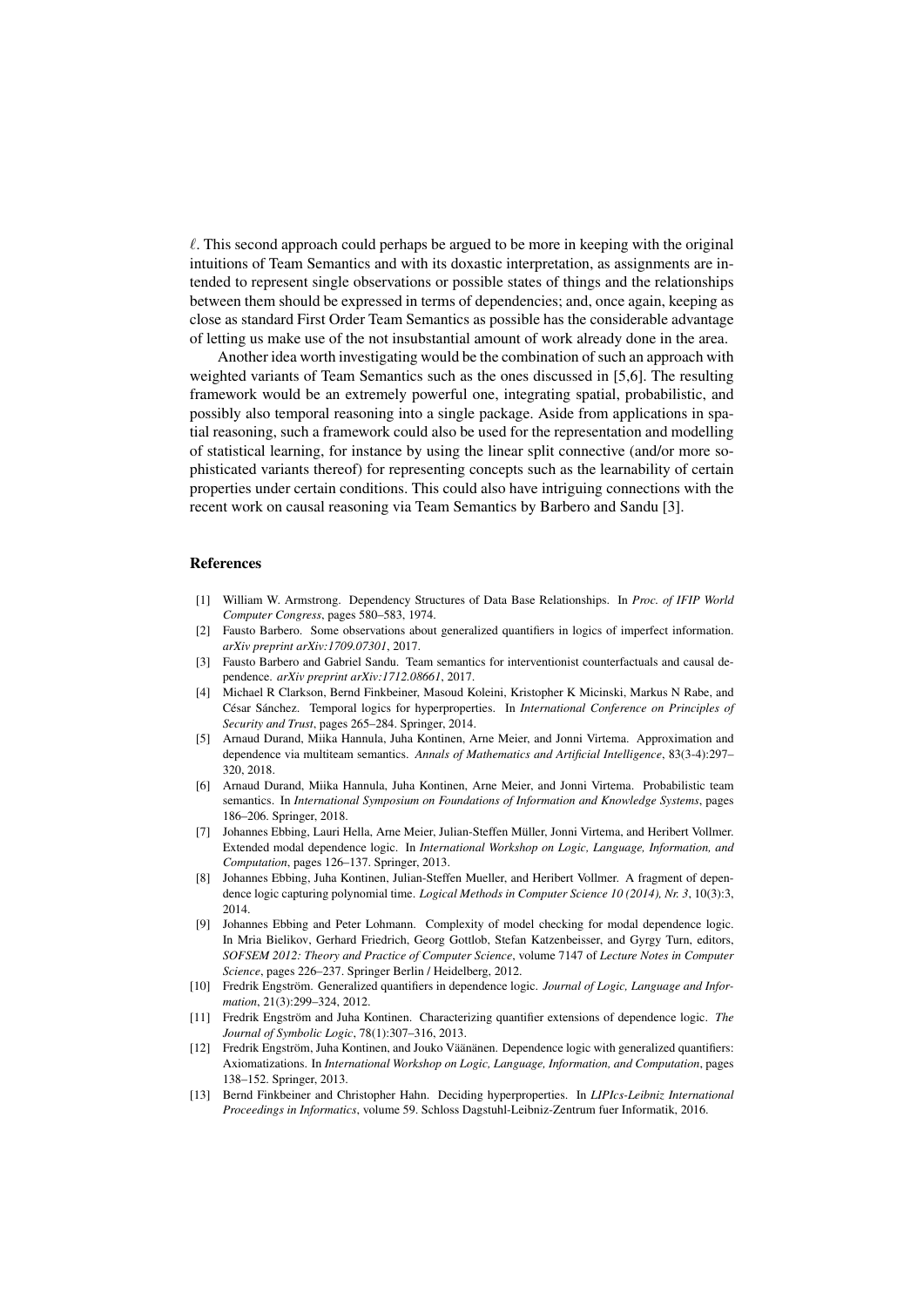- [14] Pietro Galliani. Inclusion and exclusion dependencies in team semantics: On some logics of imperfect information. *Annals of Pure and Applied Logic*, 163(1):68 – 84, 2012.
- [15] Pietro Galliani. The doxastic interpretation of team semantics. In Åsa Hirvonen, Juha Kontinen, Roman Kossak, and Andrés Villaveces, editors, *Logic Without Borders: Essays on Set Theory, Model Theory, Philosophical Logic and Philosophy of Mathematics*, volume 5, pages 167–191. Walter de Gruyter GmbH & Co KG, 2015.
- [16] Pietro Galliani. Upwards closed dependencies in team semantics. *Information and Computation*, 245:124–135, 2015.
- [17] Pietro Galliani. On strongly first-order dependencies. In *Dependence Logic*, pages 53–71. Springer, 2016.
- [18] Pietro Galliani. Safe dependency atoms and possibility operators in team semantics. In *Proceedings Ninth International Symposium on Games, Automata, Logics, and Formal Verification, GandALF 2018, Saarbrucken, Germany, 26-28th September 2018. ¨* , pages 58–72, 2018.
- [19] Pietro Galliani, Miika Hannula, and Juha Kontinen. Hierarchies in independence logic. In Simona Ronchi Della Rocca, editor, *Computer Science Logic 2013 (CSL 2013)*, volume 23 of *Leibniz International Proceedings in Informatics (LIPIcs)*, pages 263–280, Dagstuhl, Germany, 2013. Schloss Dagstuhl–Leibniz-Zentrum fuer Informatik.
- [20] Pietro Galliani and Lauri Hella. Inclusion Logic and Fixed Point Logic. In Simona Ronchi Della Rocca, editor, *Computer Science Logic 2013 (CSL 2013)*, volume 23 of *Leibniz International Proceedings in Informatics (LIPIcs)*, pages 281–295, Dagstuhl, Germany, 2013. Schloss Dagstuhl–Leibniz-Zentrum fuer Informatik.
- [21] Pietro Galliani and Allen L. Mann. Lottery semantics: A compositional semantics for probabilistic first-order logic with imperfect information. *Studia Logica*, 101(2):293–322, 2013.
- [22] Pietro Galliani and Jouko Väänänen. On dependence logic. In *Johan van Benthem on Logic and Information Dynamics*, pages 101–119. Springer, 2014.
- [23] Erich Grädel and Jouko Väänänen. Dependence and independence. *Studia Logica*, pages 1–12, 2010.
- [24] Erich Grädel and Jouko Väänänen. Dependence and independence. *Studia Logica*, 101(2):399–410, 2013.
- [25] Miika Hannula. Axiomatizing first-order consequences in independence logic. *Annals of Pure and Applied Logic*, 166(1):61–91, 2015.
- [26] Miika Hannula. Hierarchies in inclusion logic with lax semantics. *ACM Transactions on Computational Logic (TOCL)*, 19(3):16, 2018.
- [27] Leon Henkin. Some Remarks on Infinitely Long Formulas. In *Infinitistic Methods. Proc. Symposium on Foundations of Mathematics*, pages 167–183. Pergamon Press, 1961.
- [28] Jaakko Hintikka and Gabriel Sandu. Informational independence as a semantic phenomenon. In J.E Fenstad, I.T Frolov, and R. Hilpinen, editors, *Logic, methodology and philosophy of science*, pages 571–589. Elsevier, 1989.
- [29] Jaakko Hintikka and Gabriel Sandu. Game-Theoretical Semantics. In Johan van Benthem and Alice T. Meulen, editors, *Handbook of Logic and Language*, pages 361–410. Elsevier, 1997.
- [30] Wilfrid Hodges. Compositional Semantics for a Language of Imperfect Information. *Journal of the Interest Group in Pure and Applied Logics*, 5 (4):539–563, 1997.
- [31] Neil Immerman. Relational queries computable in polynomial time. In *Proceedings of the fourteenth annual ACM symposium on Theory of computing*, pages 147–152. ACM, 1982.
- [32] Juha Kontinen, Antti Kuusisto, and Jonni Virtema. Decidable fragments of logics based on team semantics. *CoRR*, abs/1410.5037, 2014.
- [33] Juha Kontinen, Julian-Steffen Müller, Henning Schnoor, and Heribert Vollmer. Modal independence logic. *Journal of Logic and Computation*, 27(5):1333–1352, 2016.
- [34] Juha Kontinen and Jouko Väänänen. On definability in dependence logic. *Journal of Logic, Language and Information*, 3(18):317–332, 2009.
- [35] Juha Kontinen and Jouko Väänänen. Axiomatizing first-order consequences in dependence logic. Annals *of Pure and Applied Logic*, 164(11):1101–1117, 2013.
- [36] Andreas Krebs, Arne Meier, and Jonni Virtema. A team based variant of CTL. In *Temporal Representation and Reasoning (TIME), 2015 22nd International Symposium on*, pages 140–149. IEEE, 2015.
- [37] Andreas Krebs, Arne Meier, Jonni Virtema, and Martin Zimmermann. Team semantics for the specification and verification of hyperproperties. In *LIPIcs-Leibniz International Proceedings in Informatics*, volume 117. Schloss Dagstuhl-Leibniz-Zentrum fuer Informatik, 2018.